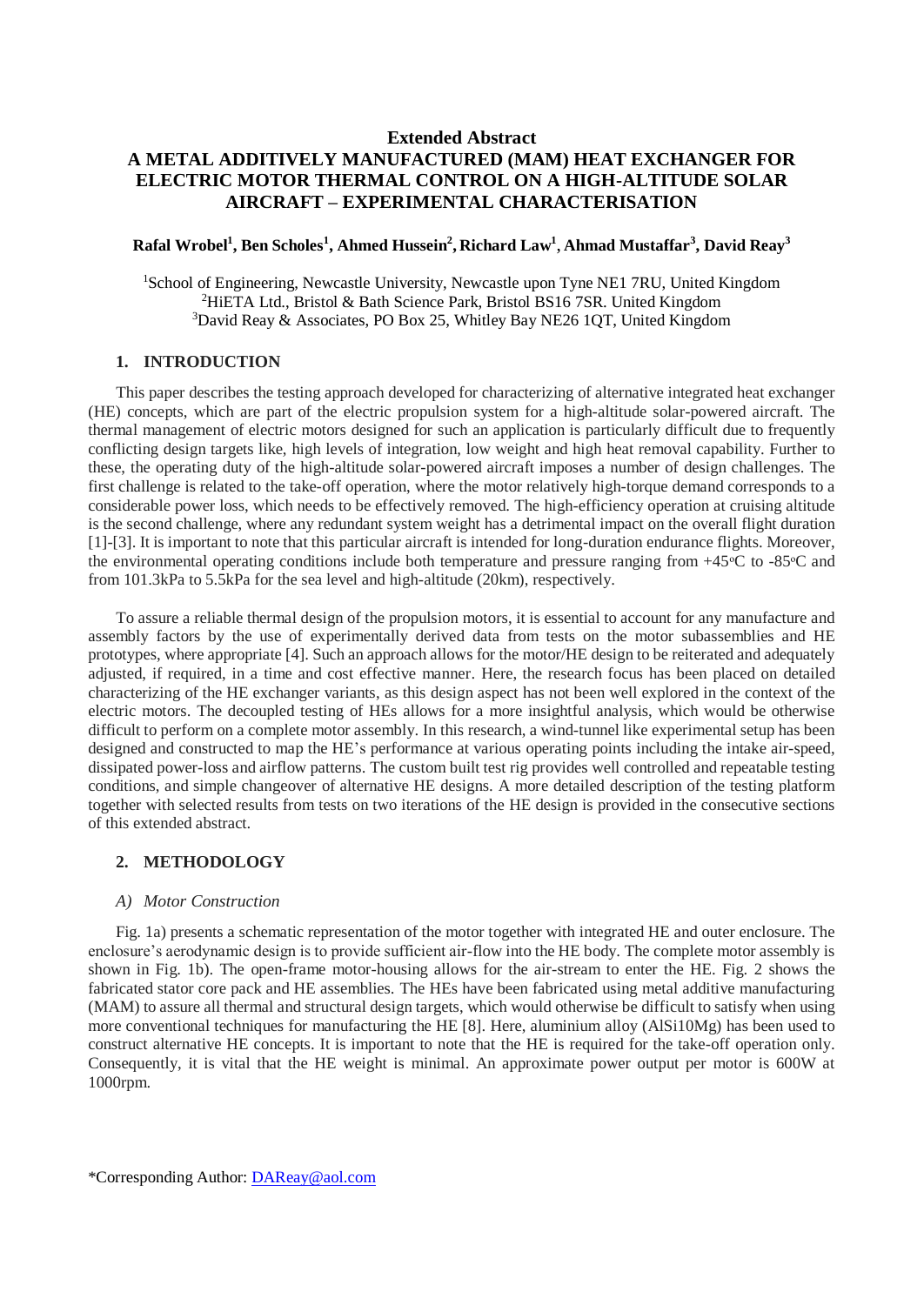The power delivery during take-off is approximately constant with the initial (sea level) torque demand being 3 times larger than for high-efficiency (95%), high-altitude (20km) cruise operation. This corresponds to a powerloss at take-off of approximately 250W per motor. The majority of the power-loss generated during take-off is associated with the stator-winding assembly (high-torque, low-speed/low-frequency operation). This is where the HE is particularly important to effectively remove the generated heat. In contrast, the cruise operation (low-torque, high-speed/high-frequency operation) results in various ac effects, which need to be carefully considered to realise the high-efficiency operation [5], [6]. This is notoriously difficult to achieve for small machines/low-power machines. Here, the outer mechanical envelope of active parts is approximately ∅130mm and 30mm. The highaltitude cruise operation is significantly less demanding in terms of thermal management due both to the environmental conditions and the reduced power-loss.



**Fig. 1** (a) The nacelle containing the electric motor and heat exchanger. The aircraft propeller is upstream of the motor. (b) Shows the complete motor assembly.

#### *B) Wind Tunnel Construction and Testing Procedure*

The initial design effort included CFD analyses to examine the flow upstream of the HE, as a degree of 'chaotic' airflow will be introduced due to the rotation of the propeller located between the nacelle inlet and the motor supporting frame, Fig 1b). However, as this aspect of HE operation was not well defined prior to the motor design stage, a simplified approach with well-defined 'straight' airflow has been assumed here. An 'in-situ' analysis of the complete motor assembly with integrated HE, aircraft propeller and outer enclosure would need to be carried out to provide some insight into the 'chaotic airflow'. It is the authors' intention to carry out large-scale wind tunnel tests as development of the aircraft progresses.

The proposed MAM first iteration of the HE, illustrated on the right-hand side of Fig. 2 (a), has been designed to optimise heat removal from the stator-winding assembly during the take-off/ascent phase. A low-scale wind tunnel has been developed to test performance of the HE concepts, Fig. 2b. The key elements of the wind-tunnel include the speed controlled fan, airflow conditioner, airflow speed and pressure measuring instruments, heating element and thermal enclosure. The airflow conditioner includes here is a set of honeycomb and mesh to ensure well-defined 'straight' airflow into the HE body [7]. The flow velocity is measured using both a hot-wire anemometer and a pitot tube allowing one to cross check the measurements. However, due to the relatively small size of the wind tunnel, the pitot tube was preferred as it was less disruptive to the airflow.

As the motor thermal management system harnesses air stream associated with motion of the aircraft, it is important that the pressure-drop across the HE body assures sufficient airflow velocity. To measure the pressuredrop a combination of static pressure probe, pitot tube and micro-manometer was used. The pitot tube was used on the HE inlet to simultaneously monitor the airflow speed, and the static pressure probe was place at the HE outlet. Due to specific 'donut' shape of the HE body a guide to the airflow was introduced. The 'cigar' shaped assembly covering the shaft mounting of the HE assembly is visible upstream of the heat exchanger in Fig. 2b. The heating element was built using an array of surface-mounted power resistors and an interfacing ring. The heating element is supplied from a dc power supply allowing for precise control of the input-power (heat) dissipated by the integrated HE. The outer periphery of the heating element is thermally insulated to ensure one-dimensional heat transfer from the heat source to the heat sink.

The testing procedure includes initial setting the input control quantities, which are the airflow velocity and input power for the heating element. All the quantities including data from thermal sensors are logged using a data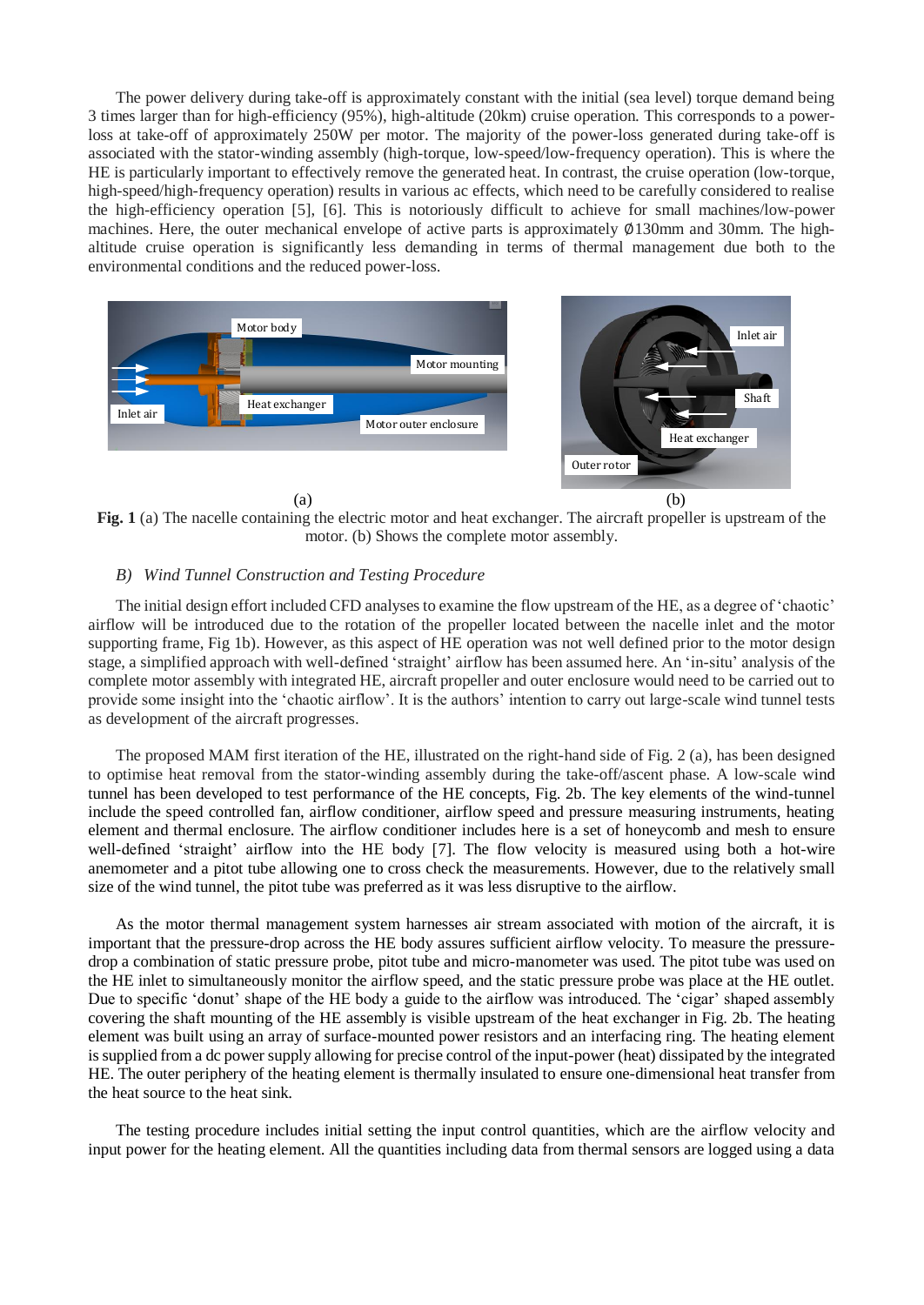acquisition system allowing for thermal steady state or transients of the HE to be analysed. The thermal sensors (type-K thermocouples) are placed in several parts of the test rig including the HE, heating element, input and output air. It is important to note that multiple thermal sensors for selected measuring points and are used to provide a more reliable, averaged thermal readings. For the purpose of mapping HE performance, the thermal steady state testing was used. Here, the thermal equilibrium was defined as the temperature change of heating element lower than 1<sup>o</sup>C over 10 minutes. A complete HE performance map includes several inlet airflow velocities and input powers.



**Fig. 2** (a) Prototype stator core and the MAM heat exchanger. (b) The wind tunnel

Although, the 'chaotic' airflow into the HE body was not specified as a part of this research and development process, the authors made an attempt to account for that effect in the experimental work. The airflow conditioner was removed from the wind tunnel assembly to encourage airflow containing a swirling effect, which is expected for the complete motor assembly with propeller. The axial, propeller-like fan used on the test rig introduces a similar effect. To assess the severity of the airflow swirling, a set of wind-tunnel tests with smoke were carried out. These were performed for both conditioned and unconditioned airflows showing dispersed smoke patterns for the unconditioned airflow. The authors' intention was to capture the smoke patterns to illustrate the swirling effect. Unfortunately, the quality of the smoke used in the experiments did not allow for clear photographs to be taken. However, the airflow pattern had a clear impact on the HE performance, which is discussed in the following section of the extended abstract.

### **3. RESULTS AND OBSERVATIONS**

A set of results from characterising of two iterations of HEs is shown in Figs. 3. Fig. 3a) and b) presents variation of the input power versus air-speed into the HE body. The averaged temperature of outer surface of HE is also given in Figs. 3a) and b), see the isotherm contours. The maximum temperature of the heating element provides some indication of how the complete stator-winding assembly would thermally perform. It is important to note that the maximum temperature of the stator-winding is limited by the electrical insulation system used for the winding, here it being class H (180ᵒC). The experimental data suggests that the HE is capable of dissipating the required power loss at air-speeds as low as 1.5m/s. This however, would need to be higher for elevated ambient air temperature, e.g.  $+45\degree$ C.

It is interesting to note that both HEs perform in a similar manner despite the fact that the second iteration of heat exchanger has reduced active surface area. The initial work on the first iteration of HE has shown that although the design provides required heat removal in principal, the pressure-drop across the HE body is too high to assure sufficient airflow velocity. Consequently, the HE design was reiterated and the second generation of HE was manufactured and tested. As expected, the second iteration of the HE has significantly reduced pressure-drop, by 70%, see Fig. 3c). Also, the overall weight of the HE was reduced by 20% with an insignificant impact on the heat removing capability at lower airflow velocity Fig. 3d). Fig. 3d) compares results from tests with different airflow patterns, conditioned (CF) and unconditioned (UF). It is evident that the 'chaotic' airflow has a pronounced effect on the overall performance of the HEs. The results show reduced heat removing capability in both cases. However, the first iteration of the HE is more susceptible to airflow with swirl. Here, thermal conductance across from the heating element to the heat exchanger was used. The experimentally derived thermal conductance has been found to be very useful in accelerating the thermal design of electrical machines, where more complex subassemblies like impregnated windings or the HE body can be simplified by a functional representation, e.g. appropriate boundary condition [9].